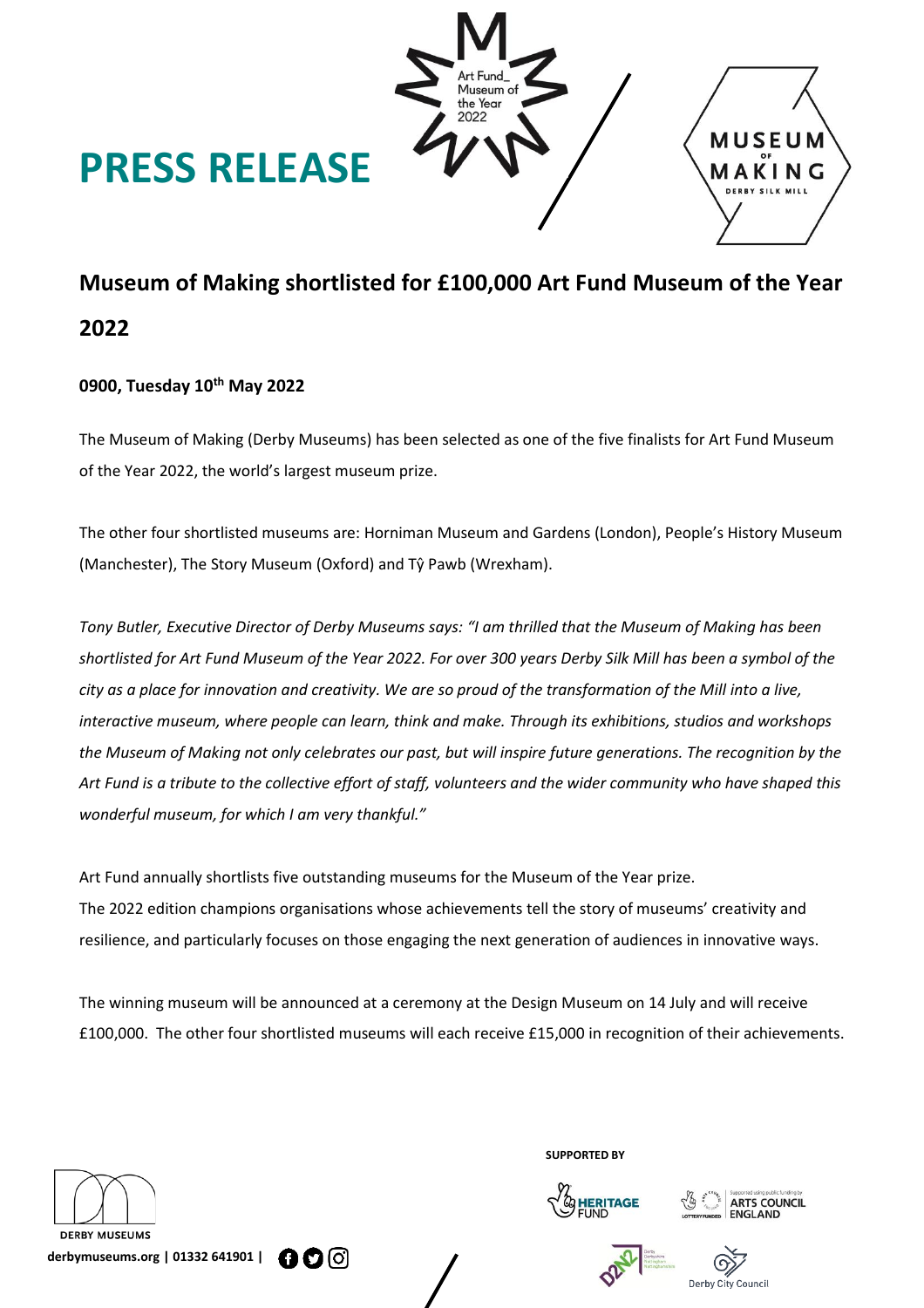The members of this year's judging panel, chaired by Art Fund Director Jenny Waldman, are: Dame Diane Lees, Director-General, Imperial War Museums; Harold Offeh, artist and educator; Dr Janina Ramirez, cultural historian and broadcaster, and Huw Stephens, BBC Radio 6 DJ and broadcaster. The judges will visit each of the finalists to help inform their decision-making, while each museum will make the most of being shortlisted over the summer through special events and activities for both new and current visitors. #museumoftheyear

Speaking on behalf of the judges, Jenny Waldman, Director, Art Fund said, *"An abundance of applications to be Art Fund Museum of the Year 2022 shows the creativity and resilience of museums right around the country, despite the immense challenges of the last two years. The five superb finalists are all museums on a mission who are tackling the vital issues of today – from combating the climate emergency to improving literacy or exploring migration – and reaching diverse communities as they do so. Each is working hard to encourage the next generation to get involved, both to inspire them and to equip them with essential skills."*

The Museum of Making opened in May 2021 following a multimillion-pound transformation. Standing on what is widely regarded as the site of the world's first modern factory at Derby Silk Mill, this pioneering museum celebrates Derbyshire's 300-year history of making, innovation, and technology. It also looks to the future of making and inspires creativity, as at the heart of the museum is the state-of-the-art workshop – a dedicated space packed full of specialist equipment and skilled staff who are on hand to help visitors get creative.

To find out more about the Museum of Making, visit [www.derbymuseums.org/museum-of-making/](http://www.derbymuseums.org/museum-of-making/)

#### **-Ends-**

For more information, or to arrange an interview or receive high-res images or footage, please contact the Culture Communications Collective:

- Adela Cragg: [adela@culturecommscollective.com](mailto:adela@culturecommscollective.com) / 07532 685 614
- Morag Wood: [morag@culturecommscollective.com](mailto:morag@culturecommscollective.com) / 07976 081 044

For more information about Art Fund Museum of the Year 2022 contact

Jane Quinn/Dennis Chang, Bolton & Quinn +44 (0) 20 7221 5000, [dennis@boltonquinn.com](mailto:dennis@boltonquinn.com) or [jq@boltonquinn.com](mailto:jq@boltonquinn.com)

Lucy Hawes, Art Fund +44 (0) 20 7225 4804, [lhawes@artfund.org](mailto:lhawes@artfund.org)



**SUPPORTED BY**







**derbymuseums.org | 01332 641901 |**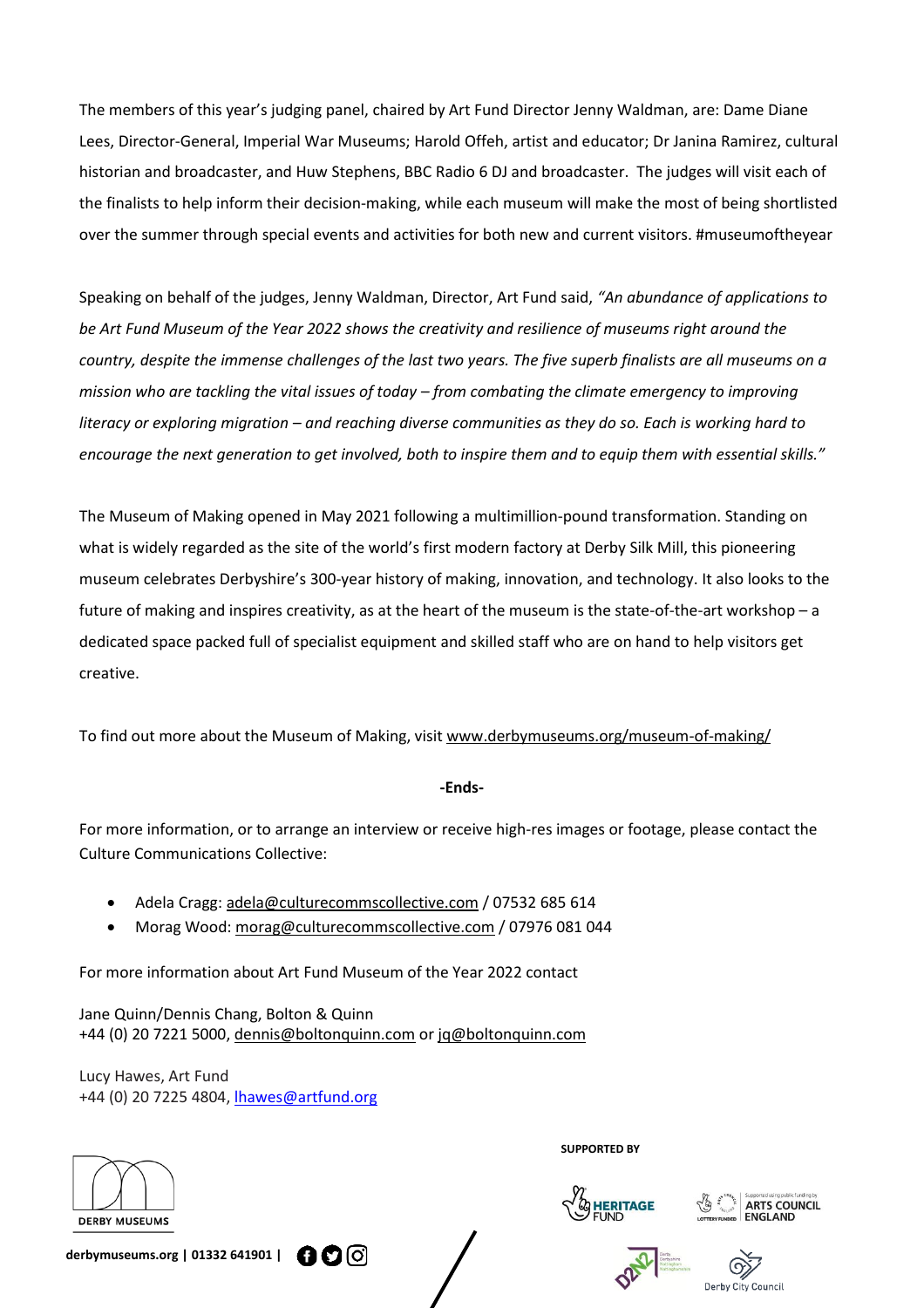#### **Notes to editors**

# **Download press images: <https://bibli.artfund.org/web/1121de3c0ed53b26/moty-2022-selection/>**

#### **THE 2022 JUDGING PANEL:**

# **Jenny Waldman (Chair)**

Formerly Director of 14-18 NOW, the UK's official arts programme for the First World War Centenary, Jenny joined Art Fund as Director in May 2020. At 14-18 NOW she oversaw a programme of commissions of over 100 new works from leading UK and international contemporary artists including Jeremy Deller, Peter Jackson, John Akomfrah, William Kentridge, Susan Philipsz, Yinka Shonibare CBE and Rachel Whiteread. Prior to this she was Creative Producer of the London 2012 Festival and Public Programmes Consultant to Somerset House Trust. Jenny is Chair of Trustees of Artangel and a member of the Barbican Centre Board. She was awarded a CBE in the 2017 New Year Honours for services to the arts.

#### **Dame Diane Lees**

Since October 2008, Diane Lees has served as Director-General of the Imperial War Museums. She has worked on some of the most challenging and exciting projects in the country, including recovery and display of the Mary Rose flagship in Portsmouth Harbour and the redisplay of the Nelson Galleries at the Royal Naval Museum. She project-managed the creation of the UK standard for the recording of information about museum collections (SPECTRUM) and was responsible for the creation of the only museum of law in the country, the multi-award-winning Galleries of Justice in Nottingham. She is the Vice-President of the American Air Museum in Britain and The Gerry Holdsworth Special Forces Trust. Lees was awarded a CBE in the Queen's New Year's Honours list in January 2015 and a DBE in the Queen's New Year's Honours list in January 2022 for services to museums.

#### **Harold Offeh**

Harold Offeh is an artist working across performance, video, photography, learning and social arts practice. He is interested in the space created by the inhabiting or embodying of histories. He employs humour as a means to confront the viewer with historical narratives and contemporary culture. Offeh has exhibited widely including at Tate Britain and Tate Modern, South London Gallery, Wellcome Collection, Kettle's Yard, Wysing Art Centre, Studio Museum Harlem, MAC VAL, France, Kunsthal Charlottenborg, Denmark and Art Tower Mito, Japan. Recent commissions include a new video work exploring the redemptive power of joy through social dance for On Happiness at the Wellcome Collection, and a children's play area for Bluecoat Contemporary Art Centre, Liverpool. Offeh lives and works in Cambridge and London. He is a Tutor in Contemporary Art Practice at the Royal College of Art, London. In 2019, he was a recipient of the Paul Hamlyn Foundation Award for Artists, the largest award of its kind in the UK.

#### **Dr. Janina Ramirez**

Dr Janina Ramirez is a presenter, lecturer and researcher. She specialises in interpreting symbols, and examining art works within their historical context. Following a degree in English Language and Literature at St Anne's College, Oxford, Nina went to the prestigious Centre for Medieval Studies in York. Here she completed an MA and PhD on birds in Anglo-Saxon art and literature. She has published widely on medieval art and literature, and has taught and researched across a broad chronological sweep, covering everything from the sculptures of antiquity to post-modern architecture. Her experience also stretches beyond the world of art, having lectured in archaeology, history, literature and language. She has worked on a number of documentaries for BBC4. These have included 'Saints & Sinners: Britain's Millennium of Monasteries',



**SUPPORTED BY**





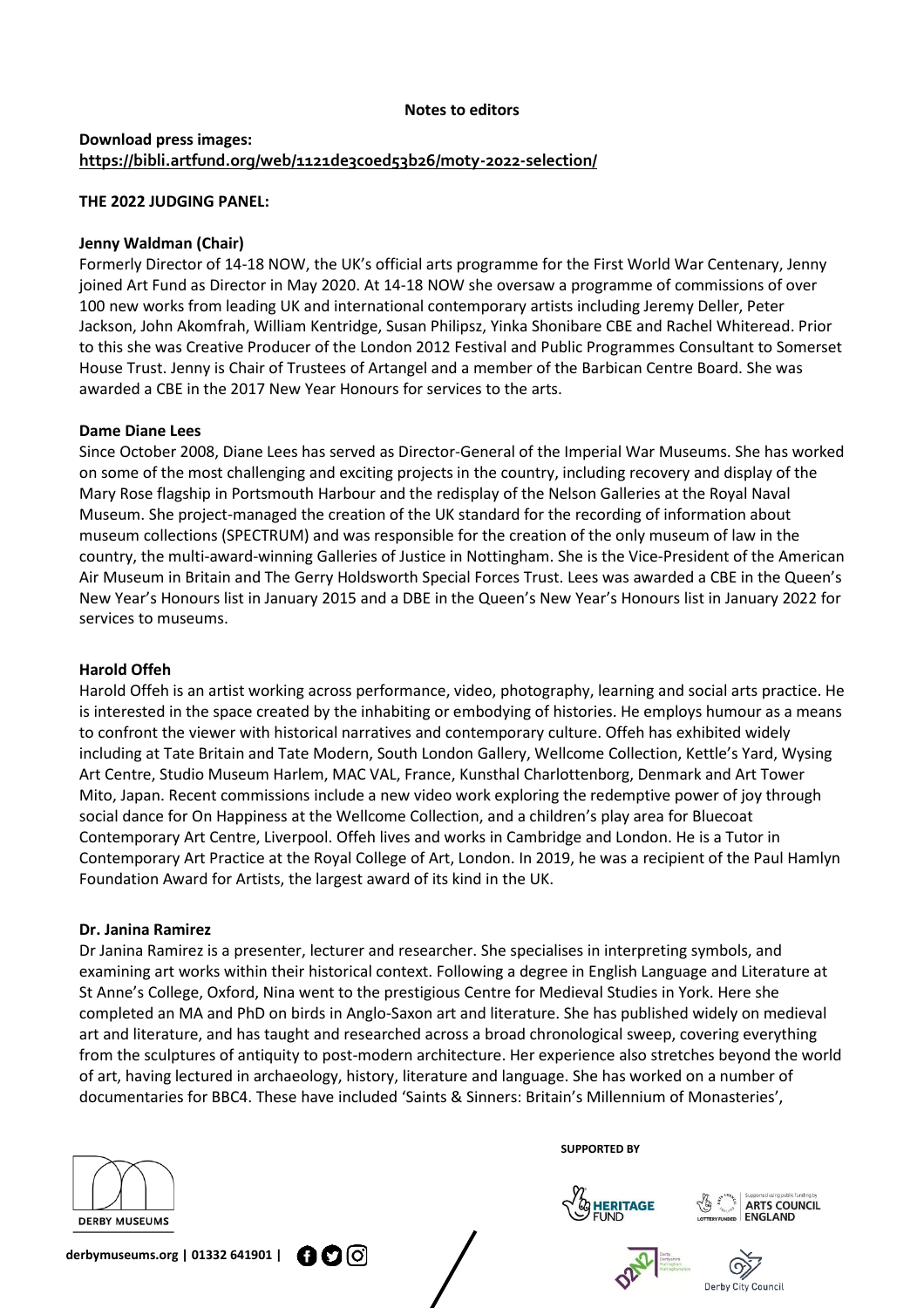'Illuminations: The Private Lives of Medieval Kings' and 'Chivalry & Betrayal: The Hundred Years War'. She is a passionate and enthused academic driven by a desire to share ideas

# **Huw Stephens, BBC Radio 6 DJ and broadcaster**

Huw Stephens is a presenter, dj and host. He joined BBC Radio 1 at 17, becoming the youngest ever Radio 1 DJ. He has broadcast live from Glastonbury, Reading Festival, Sonar, South by South West, Eurosonic on BBC Radio 1, as well as live from Radio 1's own Teen Awards and Big Weekend. His passion for new music has meant he has been the first to champion countless new artists early on. He has contributed to BBC Radio 2, BBC Radio 4, 6Music and presented on BBC Radio Wales, and presents regularly on the BBC World Service. Huw is the founder of the Swn Festival in Cardiff, Wales' premier new music festival. He curates the Lake Stage at Latitude Festival, comperes the main stage at Reading Festival, and has dj'd and curated at Green Man Festival, Festival no 6, Bestival, T in the Park and Glastonbury. Huw presents a weekly show on BBC Radio Cymru playing new artists from Wales and the world. He champions new music and dj's at the Eisteddfod, the National Festival of Wales. He founded two record labels; Boobytrap and Am Records, and has released two compilations on Wichita Recordings named Music Sounds Better With Huw.

# **Art Fund Museum of the Year**

Art Fund has supported Museum of the Year since 2008. Its forerunner was the Prize for Museums and Galleries, administered by the Museum Prize Trust and sponsored by the Calouste Gulbenkian Foundation from 2003-2007. The prize champions what museums do, encourages more people to visit and gets to the heart of what makes a truly outstanding museum. The judges present the prize to the museum or gallery that has shown how their achievements of the preceding year stand out, demonstrated what makes their work innovative, and the impact it has had on audiences.

Winners 2008 - 2021:

- 2008 The Lightbox, Woking
- 2009 Wedgwood Museum, Stoke-on-Trent
- 2010 Ulster Museum, Belfast
- 2011 British Museum
- 2012 Royal Albert Memorial Museum
- 2013 William Morris Gallery, London
- 2014 Yorkshire Sculpture Park, Wakefield
- 2015 Whitworth Art Gallery, Manchester
- 2016 Victoria and Albert Museum (V&A), London
- 2017 The Hepworth, Wakefield
- 2018 Tate St Ives
- 2019 St Fagans National Museum of History, Cardiff

2020 - Aberdeen Art Gallery; Gairloch Museum; Science Museum; South London Gallery; and Towner Eastbourne.

2021 – Firstsite, Colchester

#### **About Art Fund**

• Art Fund is the national fundraising charity for art. It provides millions of pounds every year to help museums to acquire and share works of art across the UK, further the professional development of their curators, and inspire more people to visit and enjoy their public programmes. In response to Covid-19 Art Fund made £3.6 million in urgent funding available to support museums through reopening and beyond, including Respond and Reimagine grants to help meet immediate need and reimagine future ways of working. A further £2 million has been made available in 2021 for Reimagine projects. Art Fund is



**SUPPORTED BY**